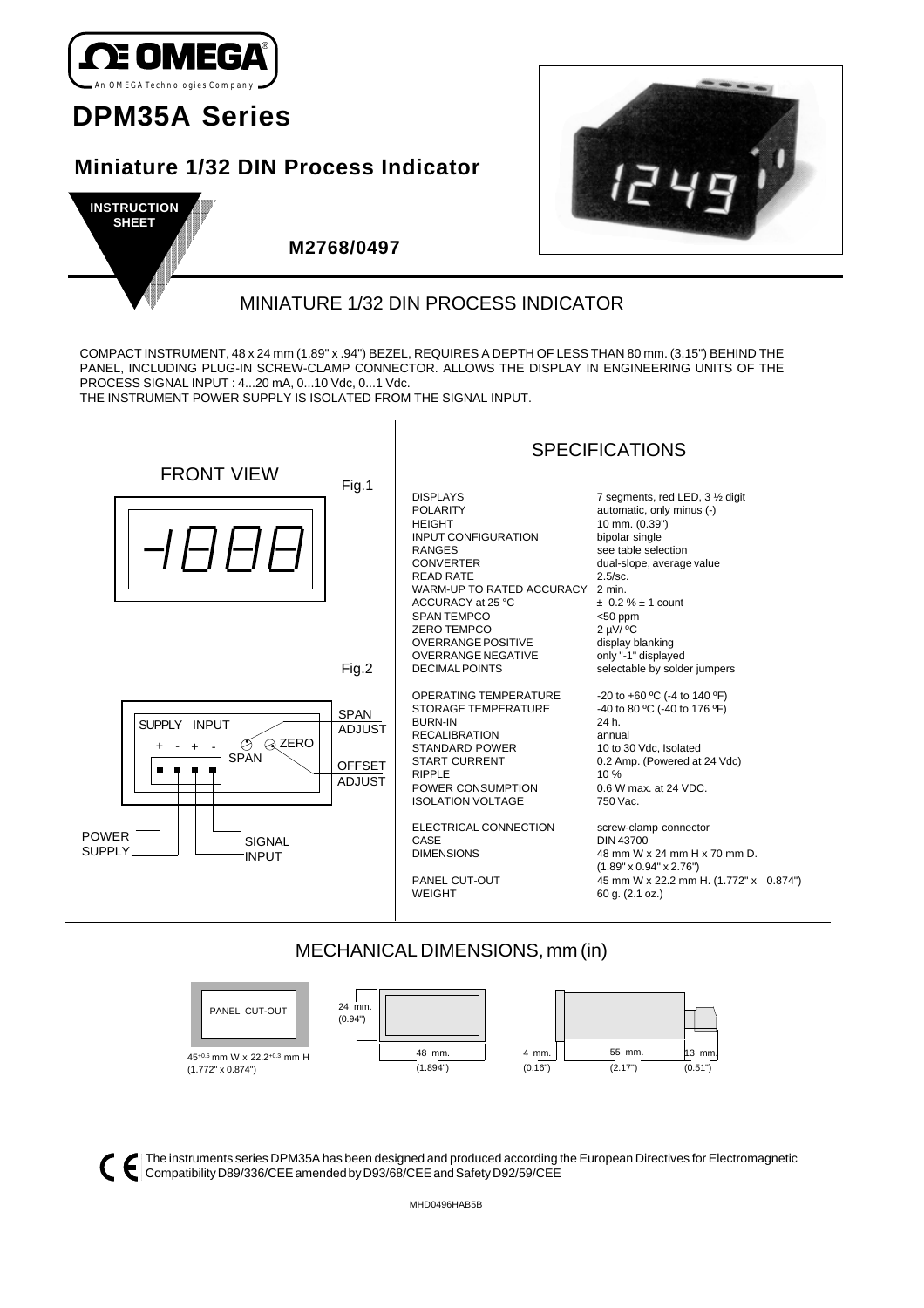**Service Controllers** the control of the control of the con-

P2 SPAN

### SIGNAL INPUT SELECTION Place jumper in the position indicated on

lower table, in function of signal input.

- P1 OFFSET
- **Offset course** : from -1000 to +1000 To know the maximum negative Offset value, according to the Span value to be displayed apply this formula :  $((R3/S3) \times S1) - 1000.$ **Span course** for signal input :
- in Current, minimum 100 counts and maximum 3000 counts in Voltage, minimum 100 counts and maximum 2000 counts



| Signal Input  | Impedance $\Omega$ | Close Jumpers |
|---------------|--------------------|---------------|
| * $0/420$ mA  | 182                | 1&2           |
| $0/1050$ mA   | 68                 | 1 & 3         |
| $02/10$ Vdc   | κ<br>200           |               |
| $010/200$ Vdc | м                  | None          |

### DECIMAL POINT SELECTION



| Close<br>Solder Pad | Decimal point<br>position |
|---------------------|---------------------------|
| а                   | 1 X X X                   |
| h                   | $1X$ , $XX$               |
| c                   | 1 . XX X                  |

Features a decimal point that can be set independently of signal range.

For instance : 1 Vdc. signal on a ±2 Vdc meter can be displayed as 1.000, 10.00, 100.0, or 1000 for different engineering units. (in this example 1.000 V 10.00 mA. 100.0% or 1000 mV)

Standard signal input for all orders unless specified otherwise. Display is adjusted to read 100.0

#### **WARRANTY/DISCLAIMER**

OMEGA warrants this unit to be free of defects in materials and workmanship and to give satisfactory service for a period of **13 months** from date of purchase.OMEGA Warranty adds an additional one (1) month grace period to the normal **one (1) year product warranty** to cover handling and shipping time. This ensures that OMEGA's customers receive maximum coverage on each product. If the unit should malfunction, it must be returned to the factor for evaluation. OMEGA's Customer Service Department will issue an Authorized Return (AR) number immediately upon phone or written request. Upon examination by OMEGA, if the unit is found to be defective it will be repaired or replaced at no charge. However, this WARRANTY is VOID if the unit shows evidence of having been tampered with or shows evidence of being damaged as a result of excessive corrosion; or current; heat; moisture or vibration; improper specification; misapplication; misuse or other operating conditions outside of OMEGA's control. Components which wear or which are damaged by misuse are not warranted. These include contact points, fuses and triacs.

. **OMEGA is pleased to offer suggestions on the use of its various products. However OMEGA neither assumes responsability for any omissions or errors nor assumes liability for any damages that result from the use of its products in accordance with information provided by OMEGA, either verbal or written.** OMEGA only warrants that the parts manufactured by it will be as specified<br>and free of defects. OMEGA MAKES NO OTHER WARRANTIES OR REPRE-<br>SENTATIONS OF ANY KIND WHATSOEVER, EXPRESSED OR IMPLIED, EX-<br>CEPT THAT OF TITLE AND **POSE ARE HEREBY DISCLAIMED.**

**LIMITATION OF LIABILITY: The remedies of purchaser set forth herein are exclusive and the total liability of OMEGA with respect to this order, whether based on contract, warranty, negligence, indemnification, strict liability or otherwise, shall not exceed the purchase price of the component upon which liability is based. In no even shall OMEGA be liable for consequential, incidental or special damages.**

CONDITIONS: Equipment sold by OMEGA is not intended to be used, nor shall it be used: (1) as a "Basic Component" under 10 CFR 21 (NRC), used in or with any nuclear installation or activity; or (2) in medical applications or used on humans. Should any Product(s) be used in or with any nuclear installation or activity, medical application, used in humans, or misused in any way. OMEGA assumes no responsibility as set forth in our basic WARRANTY/ DISCLAIMER language, and, additionally, purchaser will indemnify OMEGA and hold OMEGA harmlees from any liability or damage whatsoever arising out of the use of the Product(s) in such a manner.



### **Servicing USA and Canada: Call OMEGA Toll Free**

One Omega Drive, Box 4047 Stamford, CT 06907-0047<br>Telephone: (203) 359-1660 Stamford, CT 06907-0047 Laval (Quebec) H7L 5A1<br>Telephone: (203) 359-1660 Telephone: (514) 856-6928<br>FAX: (203) 359-7700 FAX: (514) 856-6886

**USA Canada**<br>ega Drive, Box 4047 976 Berga FAX: (514) 856-6886

Sales Service: 1-800-826-6342 / 1-800-TC-OMEGASM Customer Service: 1-800-622-2378 / 1-800-622-BESTSM Engineering Service: 1-800-872-9436 / 1-800-USA-WHENSM TELEX: 996404 EASYLINK: 62968934 CABLE: OMEGA

**Servicing Europe: One OMEGA Drive, River Bend**

 **Thecnology Centre** Northbank, Irlam, Manchester

M44 5EX , England

Telephone: 44 (161) 777-6611 FAX: 44 (161) 777-6622

#### **RETURN REQUESTS / INQUIRIES**

Direct all warranty and repair requests/inquiries to the OMEGA ENGINEERING Customer Service Department. BEFORE RETURNING ANY PRODUCT(S) TO OMEGA, PUR-CHASER MUST OBTAIN AN AUTHORIZED RETURN (AR) NUMBER FROM OMEGA'S CUSTOMER SERVICE DEPARTMENT (IN ORDER TO AVOID PROCESSING DELAYS). The assigned AR number should then be marked on the outside of the return package and on any correspondence.

FOR **WARRANTY** RETURNS, please have the following information available BE-FORE contacting OMEGA:

1. P.O. number under which the product was PURCHASED.

- 2. Model and serial number of the product
- under warranty, and 3. Repair instructions and/or specific problems relative to the product.

FOR **NON-WARRANTY** REPAIRS, consult OMEGA for current repair charges. Have the following information available BEFORE contacting OMEGA:

- 1. P.O. number to cover the COST of the repair,
- 2. Model and serial number of product, and<br>3. Repair instructions and/or specific 3. Repair instructions and/or specific
- problems relative to the product.

OMEGA's policy is to make running changes, not model changes, whenever an improvement is possible. This affords our customers the latest in technology and engineering. OMEGA is a registered trademark of OMEGA ENGINEERING, INC.

© Copyright 1998 OMEGA ENGINEERING, INC. All rights reserved. This documentation may not be copied, photocopied, reproduced, translated, or reduced to any electronic ium or machine-readable form, in whole or in part, without prior written consent of OMEGA ENGINEERING, INC.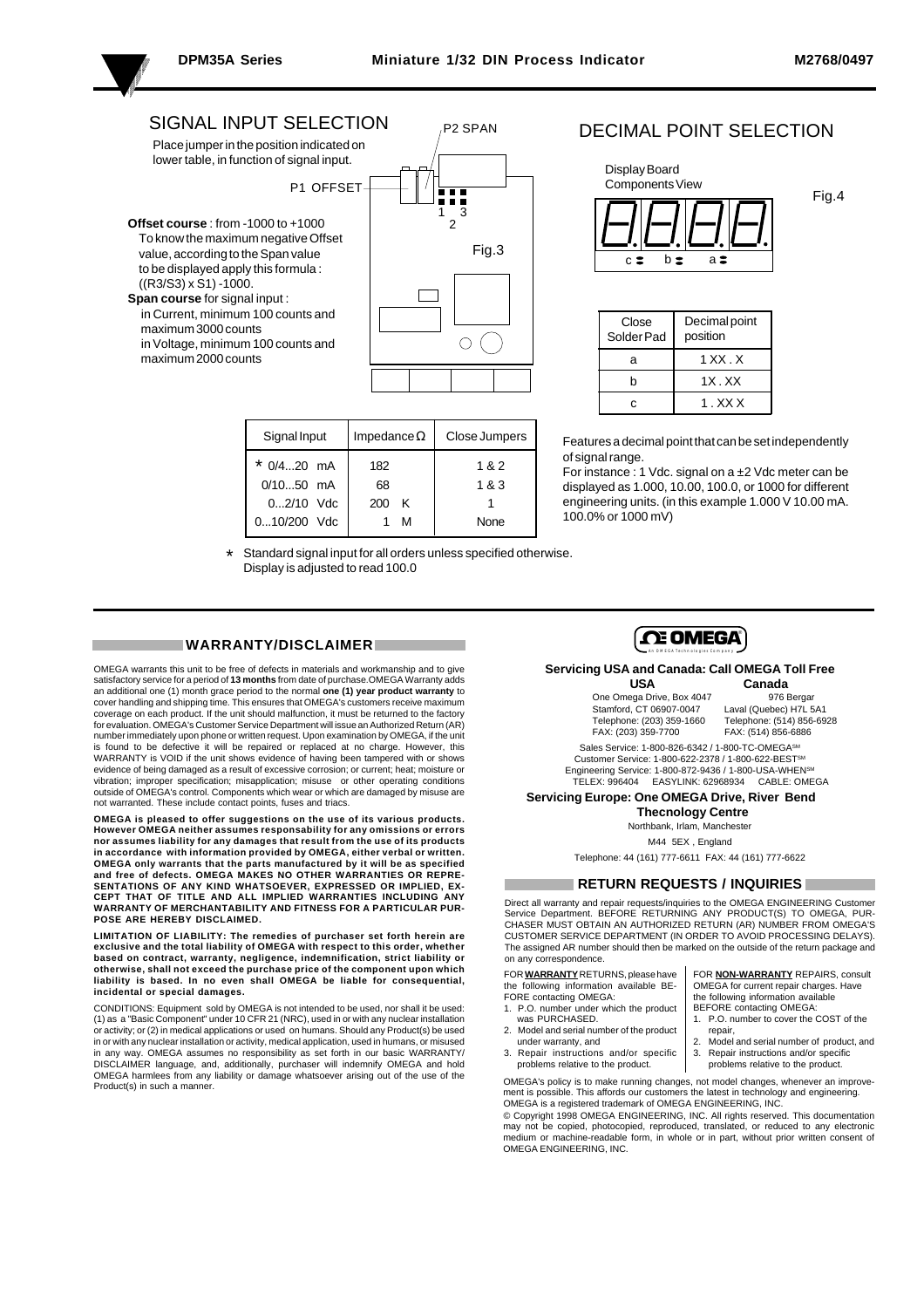

the control of the control of the con-

## **ADJUSTMENT AND CALIBRATION PROCEDURE**

Determine the lowest input (S1); highest input (S2); lowest reading (R1) and highest reading (R2).

 $S3 = S2 - S1$ 

$$
R3 = R2 - R1
$$

- 1.- Select the Signal Input type installing the Jumpers according to Table 2.
- 2.- Connect a calibrator to the signal input terminals.
- 3.- Power up the instrument with the appropriate power supply.
- 4.- Adjust the calibrator until it generates 0 mA. or 0 Vdc.
- 5.- Turn the "ZERO" trimmer (P1) until the display shows "0000".
- 6.- Adjust the calibrator until it generates the S3 value (difference between the highest and lowest signal).
- 7.- Turn the "SPAN" trimmer (P2) until the display shows the R3 value (difference between the highest and lowest reading).

The adjustment procedure is finished, but if the lowest signal is different of 0 then follows with the next point.

- 8.- Adjust the calibrator until it generates the low signal S1. (i.e. 4 mA).
- 9.- Turn the "ZERO" trimmer (P1) until the display shows the lowest reading R1. The reading for lowest signal can be modified as much times as wanted. The value of R3 will not be affected.
- 10.- Close the jumper for the decimal point, according to the required decimals, see table 1.

**Example** : Signal Input : 4...20 mA; Display Reading : 0...125.0 Determine the value of S3 and R3.

 $S3 = 20-4 = 16$  mA  $R3 = 1250-0 = 1250$ 

1.- Close Jumpers 1 & 2.

- 2.- Connect the calibrator and power up the instrument.
- 3.- Adjust the calibrator at 0 mA and turn the trimmer P1 until the display shows "0000"
- 4.- Adjust the calibrator at 16 mA and turn the trimmer P2 until the display shows "1250"
- 5.- Adjust the calibrator at 4 mA and turn the trimmer P1 until the display shows "0000"
- 6.- Close the Solder Pad "a".

## **GENERAL CONSIDERATIONS**

#### **INSTALLATION**



**PRECAUTIONS**.- The installation and the future use of this unit must be done by suitable qualified personnel. The unit has not DC(mains) switch, neither internal protection fuse, it will be in operation as soon as power is connected. The installation must incorporate an external mains switch with a protection fuse and also the necessary devices to protect the operator and the process when using the unit to control a machine or process where injury to personnel or damage to equipment or process, may occur as a result of failure of the unit.

**SAFETY PRESCRIPTIONS**.- The unit has been designed and tested under UNE 20553 rules and is delivered in good condition. This data



sheet contains useful information for electrical connections. Do not make wiring signal changes or connections when power is applied to the unit. Make signal connections before power is applied and, is reconnection is required, disconnect the DC (mains) power before such wiring is attempted.



Install the unit in a places with a good ventilation to avoid the excessive heating. And far from electrical noise source or magnetic field generators such as power relays, electrical motors, speed controls etc...

The unit cannot be installed in open places. Do not use until the installation is finished.

**POWER SUPPLY**.- The power supply must be connected to the adequate terminals (see the connection instructions). The characteristics of the power supply are showed on the side label. Please make sure that the unit is correctly connected to a power supply of the correct voltage and frequency.

Do not use other power supply otherwise permanent damage may be caused to the unit. Do not connect the unit to power sources heavily loaded or to circuits which power loads in cycle ON-OFF or to circuits which power inductive loads.

**WARNING**.- The power supply is dc voltage, be careful with the polarity indicated for each terminal.

**SIGNAL WIRING**.- Certain considerations must be given when install the signal input wires. If the wires are longs can act like an antenna and introduce the electrical noise to the unit, therefore :

Do not install the signal input wires in the same conduit with power lines, heaters, solenoids, SCR controls etc...and always far from these elements.

### **SAFETY CONSIDERATIONS**

PRESCRIPTIONS.- Before starting any operation of adjustment, replacement, maintenance or repair, the unit must be disconnected from any kind of power supply.



Keep the unit clean , to assure good functioning and performance.

To prevent electrical or fire hazard, do not expose the unit to excessive moisture.

Do not operate the unit in the presence of flammable gases or fumes, such an environment constitutes a definite safety hazard. The unit is designed to be mounted in a metal panel.

If the unit shows signs of damage, or is not able to show the expected measures, or has been stored in a bad conditions or a protection failure can occur, then do not attempt to operate and keep the unit out of service.

### **IN CASE OF FIRE**



- 1.- Disconnect the unit from the power supply.
- 2.- Give the alarm according to the local rules.
- 3.- Switch off all the air conditioning devices.
- 4.- Attack the fire with carbonic snow, do not use water in any case.

**WARNING : In closed areas do not use systems with vaporized liquids.**